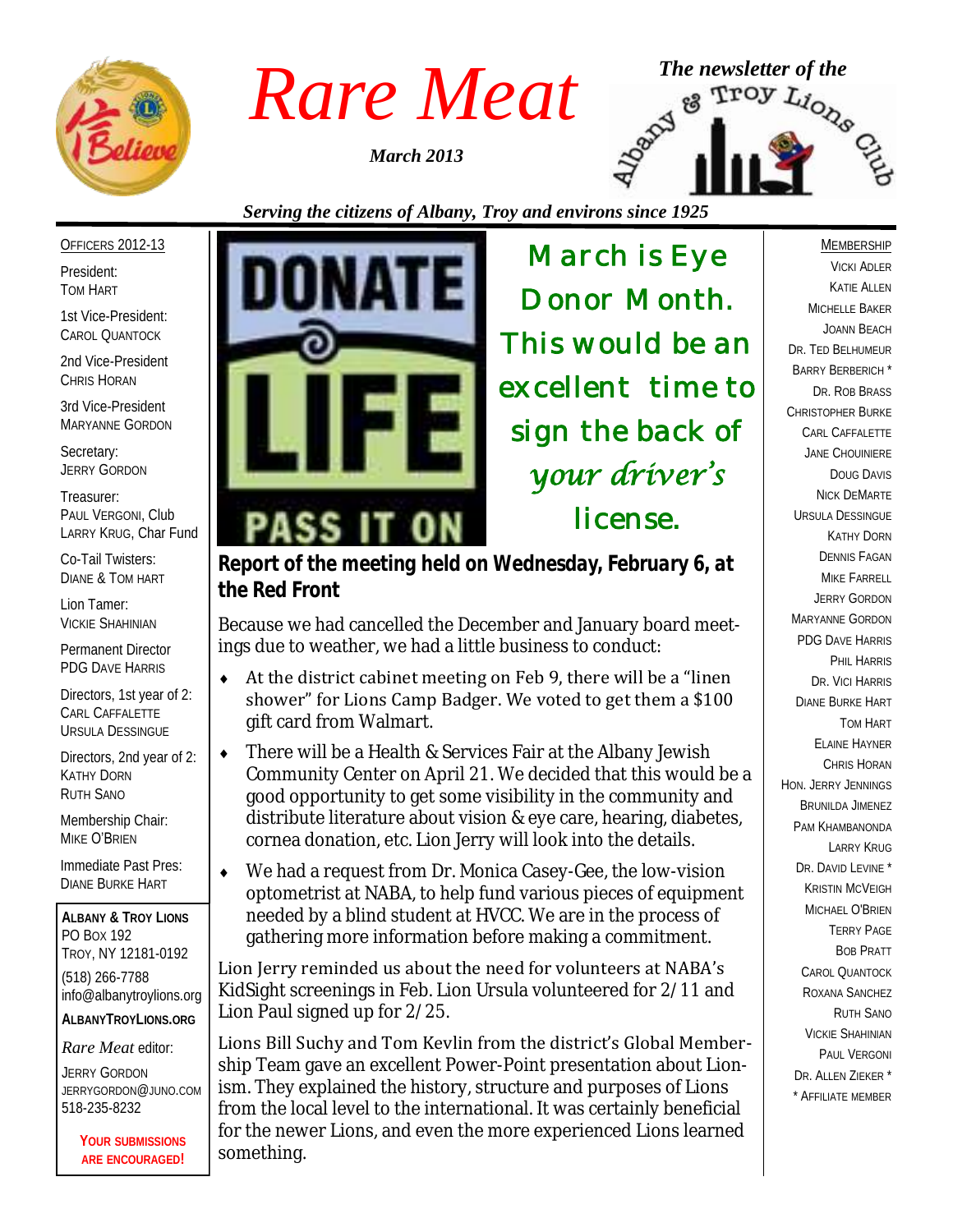*Report of the board meetings held on Wednesday, February 20, at the Alexis Diner* 

# Venison for dinner again? Oh deer!

Because of illness, work requirements and vacations, we did not have enough attendees for a quorum, so this meeting was canceled. Watch for future discussions about changing to an evening board meeting.

In a telephone vote, we decided to continue providing the David Klingaman Community Service Award. This is a \$100 stipend given to one graduating senior from each of 14 area high schools.

Because of the cost, we decided to forego participation in the Health Fair at the Albany Jewish Comm. **Center** 

### How does Moses make his tea? Hebrews it.

#### *Election time*

It's that time of year again, folks, when we elect next year's officers and board of directors. Here's the proposed slate:

| President                      | Carol Quantock  | Director, 1 <sup>st</sup> of 2 years | Phil Harris      |
|--------------------------------|-----------------|--------------------------------------|------------------|
| 1st Vice President             | Chris Horan     | Director, 1st of 2 years             | Diane Burke Hart |
| 2 <sup>nd</sup> Vice President | Maryanne Gordon | Director, 2 <sup>nd</sup> of 2 years | Carl Caffalette  |
| 3rd Vice President             | Michelle Baker  | Director, 2 <sup>nd</sup> of 2 years | Ursula Dessingue |
| Secretary                      | Jerry Gordon    | Permanent Director                   | PDG Dave Harris  |
| Treasurer (Club)               | Paul Vergoni    | Membership Chairman                  | Ruth Sano        |
| Treasurer (Char Fund)          | Larry Krug      | * Membership Vice-chair              | <b>TBA</b>       |
| Lion Tamer                     | Roxana Sanchez  | * Membership committee               | <b>TBA</b>       |
| <b>Tail Twister</b>            | Tom Hart        | Immediate Past Pres                  | Tom Hart         |

*\* Not members of the Board of Directors*

If anyone else is interested in running for any office, please contact Secretary Jerry at 235-8232 or [jerrygordon@juno.com](mailto:jerrygordon@juno.com) as soon as possible. We will be voting at the March 6 meeting.

# I'm reading a book about anti-gravity. I just can't put it down.

### *Our next meeting...*

Our next general meeting will be on **Wednesday, March 6**, at 6 PM at the Red Front. Melissa Cook from Dale Carnegie will talk to us about communication skills.



Our next **BLOOD DRIVE** will be **Tuesday, March 5,** at the Hilton Garden Inn on Hoosick St in Troy. We need volunteers:

- To make phone calls in the week or two before the drive,
- To work at the registration desk and the canteen at the drive,
- ◆ And to donate blood.

If you can do any or all of these, please sign up with Lion Carol at **cquantoc@nycap.rr.com** or **664-3901**.

*Future blood drives: July 1 at Boght Corner Fire House, Latham; September at TBD; December at Holiday Inn Express in Latham.*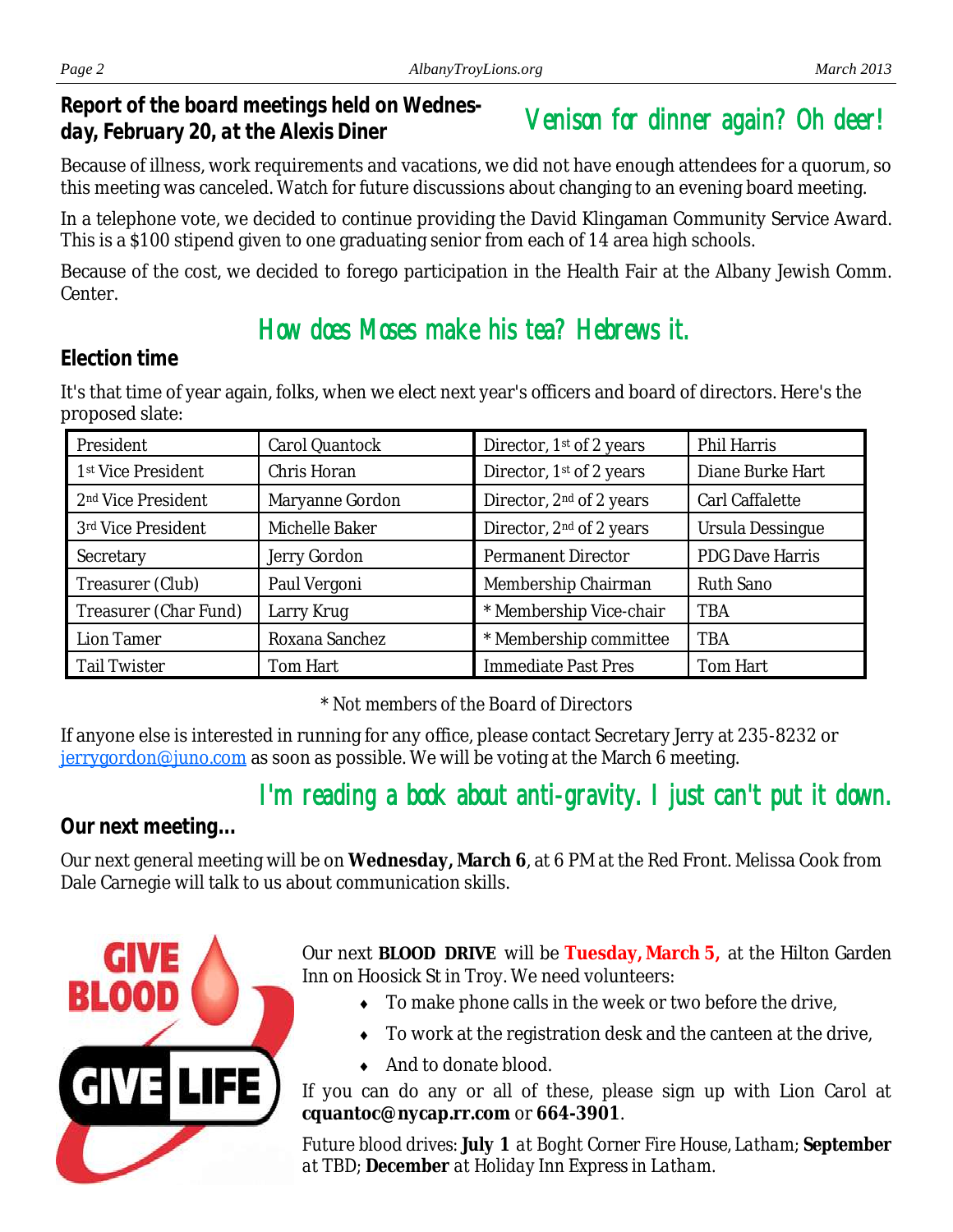### *KidSight*

It's a great help to NABA if we can send 1 or 2 Lions to help Kathryn with the paperwork when she does vision screenings of preschoolers. On February 11, Lion Ursula helped screen 37 children (2 were flagged) at Unity Sunshine in Troy, and on Feb 25, Lion Paul helped with about 50 children at the Albany Jewish Community Center.

In March, the Albany screenings are relatively small, but Kathryn would love it if we would go a little out of our area:

**Monday and Tuesday, March 18 & 19**, at Helping Hands, 14 Werner Rd in Clifton Park.

Last year, she had 54 kids the first day and 64 the second, so at least one volunteer, maybe two, on each day would be extremely desirable. If you can help with either of these, please let Lion Jerry know as soon as possible (jerrygordon@juno.com or 235-8232).

## England has no kidney bank, but it does have a Liverpool

#### *The Sight Society says …*

March 2013 has been designated **Eye Donor Month** by the Eye Bank Association of America and has also been proclaimed as such by Governor Andrew Cuomo for the State of New York. This marks the 50th consecutive year that Eye Donor Month has been recognized as a state and national issue.

Many people take their eyesight for granted, but for those who are visually impaired, sight is a most precious gift. Through the technology of medical science, complete restoration of sight has been made possible through corneal transplant surgery.

The eye bank serves 29 counties throughout Northeastern New York and Great Barrington, MA. With the dedicated efforts of area hospital professionals, the eye bank has been responsible for more than 10,000 eye tissue transplants since the program began in1952. In 2012, the Lions Eye Bank at Albany provided tissue for more than 320 corneal transplants, which restored vision to men, women and children whose ages ranged from 9 days to 103 years. There were over 48,000 corneal transplant surgeries performed world-wide in 2012; more than 95 percent of these transplants were successful. Broken per line is the speaked in the state of the state of the state in the period of the subsequent in the state are provided in the state of the period. The properties when she does vision screenings of preschoolers. O

March is recognized as Eye Donor Month not only to support the dedicated work of caring people and benevolent organizations, but to raise awareness of individuals who may want to someday make their gift of sight, A Gift to be Shared.

We are honored to have among our membership three Lions who are vital to the operation of the Sight Society of Northeastern NY/Lions Eye Bank: Lion Vicki Adler is Executive Director, Lion Joann Beach is Manager of Hospital Development & Events, and PDG Dave Harris is Chairman of the Board.

- - - - - - - - - - - - - - - - - - - - - - - - - - - - - - - - - - - - - - - - - - - -

## I stayed up all night to see where the sun went, and then it dawned on me.

#### *On a more personal note …*

**Lion Vicki Adler** has provided this update on her daughter **Rachael**: "*Rachael is home and doing well. Still a long road to get her medications straightened out. We have a Caring Bridge website that people can check in and get updates: CARINGBRIDGE.ORG/VISIT/[RACHAELADLER](http://www.caringbridge.org/visit/rachaeladler)."*